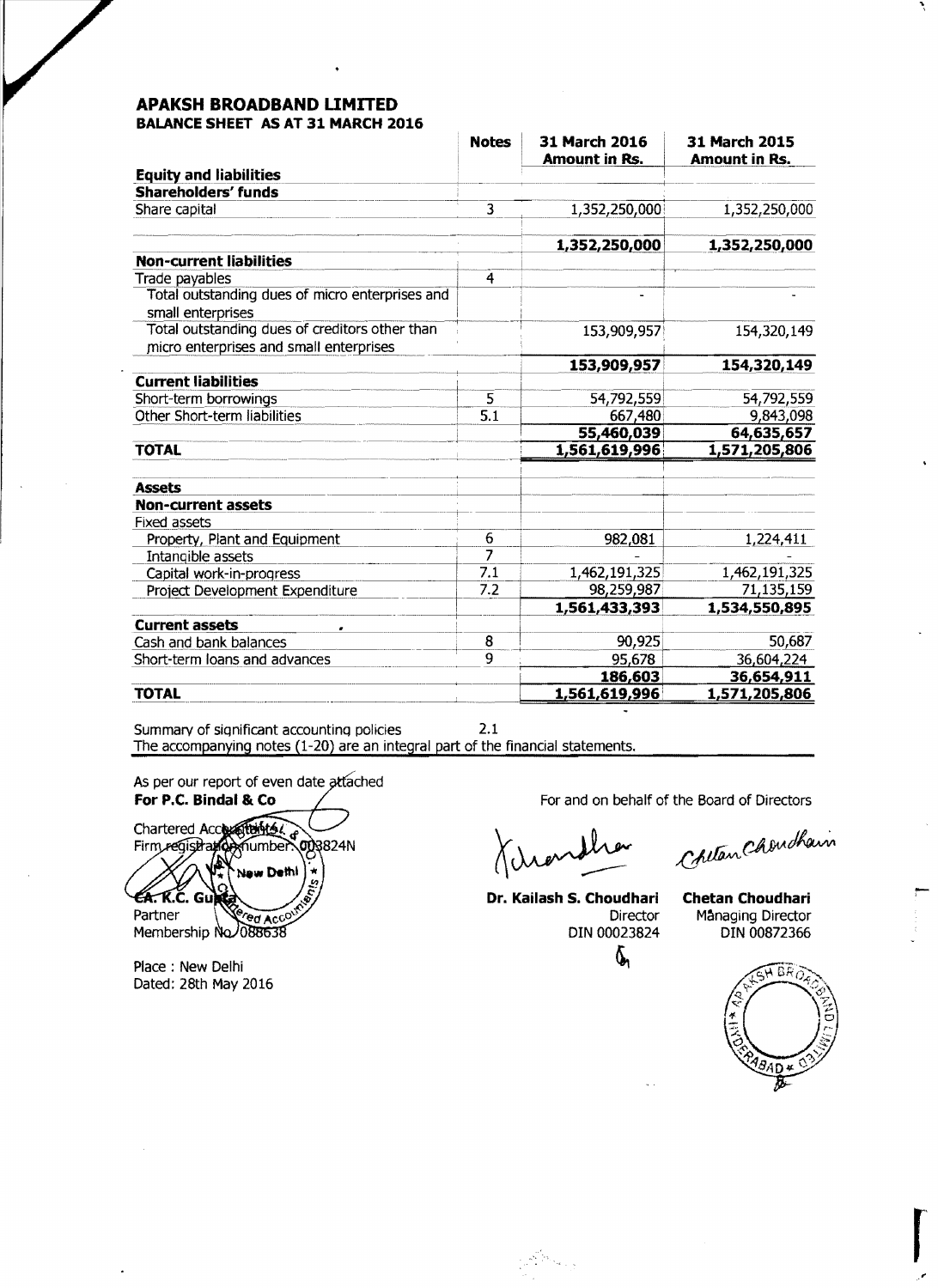### **CASH FLOW STATEMENT FOR THE YEAR ENDED 31 MARCH 2016**

|                                                                                 | 31 March 2016<br>Amount in Rs. | <b>31 March 2015</b><br><b>Amount in Rs.</b> |
|---------------------------------------------------------------------------------|--------------------------------|----------------------------------------------|
| A) Cash flow from operating activities                                          |                                |                                              |
| Net cash flow from/ (used in) operating activities (A)                          |                                |                                              |
| <b>B) Cash flows from investing activities</b>                                  |                                |                                              |
| Adjustment for change in current assets & Pre-operative Expenditure             | 9,626,048                      | (1,013,532)                                  |
| Adjustment for change in current liablities                                     | (9,175,618)                    | (88, 216)                                    |
| Adjustment for change in Non current liablities                                 | (410,192)                      | 1,133,399                                    |
| Net cash flow from/ (used in) investing activities (B)                          | 40,238                         | 31,651                                       |
| C) Cash flows from financing activities                                         |                                |                                              |
| Net cash flow from/ (used in) in financing activities (C)                       |                                |                                              |
| Net increase/(decrease) in cash and cash equivalents $(A + B + C)$              | 40,238                         | 31,651                                       |
| Cash and cash equivalents at the beginning of the year                          | 50,687                         | 19,036                                       |
| Cash and cash equivalents at the end of the year                                | 90,925                         | 50,687                                       |
| Components of cash and cash equivalents                                         |                                |                                              |
| With banks- on current account<br>- on deposit account                          | 90,925                         | 50,687                                       |
| Total cash and cash equivalents (note 8)                                        | 90,925                         | 50,687                                       |
| Summary of significant accounting policies<br>2.1                               |                                |                                              |
| The accompanying notes (1-20) are an integral part of the financial statements. |                                |                                              |

As per our report of even date attached For P.C. Bindal & Co

Chartered Account łИ **New Dethi** CA. K.C. Gudd Partner Membership No. 088838cco

Place: New Delhi Dated: 28th May 2016 For and on behalf of the Board of Directors

 $\mathscr{L}$ 

Chetan Chardherin

Dr. **Kailash S. Choudhari Chetan Choudhari**  DIN 00023824

 $\omega_{\rm c}$  by  $\omega_{\rm c}$ 

Managing Director<br>DIN 00872366



re de la partie de la partie de la partie de la partie de la partie de la partie de la partie de la partie de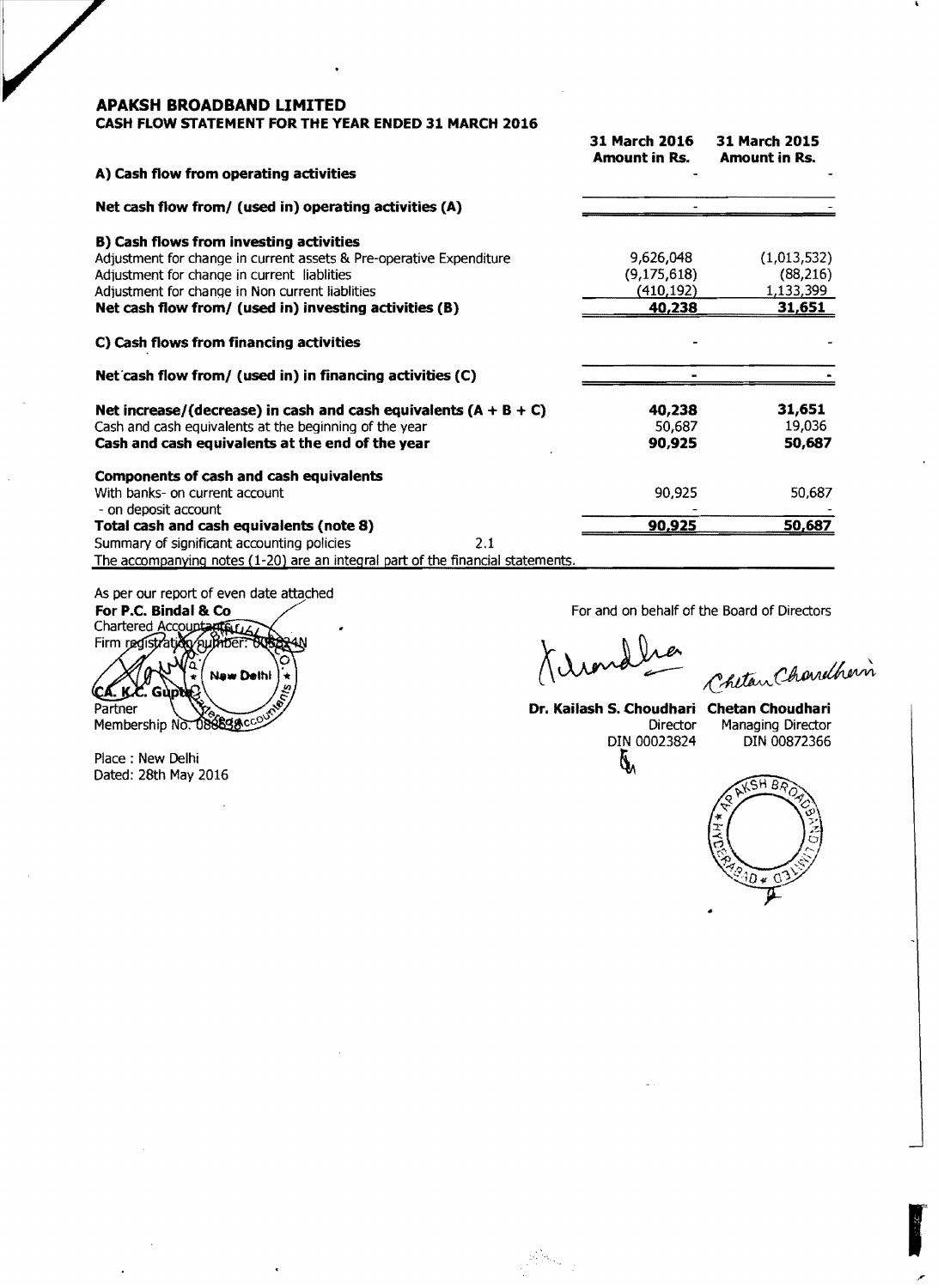$\bar{\lambda}$ 

 $\overline{a}$ 

| 1                     | <b>CORPORATE INFORMATION</b><br>APAksh Broadband Limited (the company) is a public Company domiciled in India and incorporated under the<br>provisions of the Companies Act, 2013. The Company is a subsidiary of Aksh Optifibre Limited (AOL).                                                                                                                                                                                                                                                                                                                                                                |                         |
|-----------------------|----------------------------------------------------------------------------------------------------------------------------------------------------------------------------------------------------------------------------------------------------------------------------------------------------------------------------------------------------------------------------------------------------------------------------------------------------------------------------------------------------------------------------------------------------------------------------------------------------------------|-------------------------|
| $\overline{2}$<br>2.1 | <b>BASIS OF PREPARATION</b><br>The financial statements have been prepared to comply in all material respects with the notified Accounting<br>Standards by Companies Accounting Standard (as amended) Rules 2006 and the relevant requirements of the<br>Companies Act, 2013. The financial statements have been prepared under historical cost convention on an accrual<br>basis of accounting except in case of assets for which impairment is carried out. The accounting policies have been<br>consistently applied by the Company.<br><b>SIGNIFICANT ACCOUNTING POLICIES</b>                              |                         |
|                       | a) Fixed Assets                                                                                                                                                                                                                                                                                                                                                                                                                                                                                                                                                                                                |                         |
|                       | Fixed Assets are stated at cost of acquisition less accumulated depreciation. Cost includes any borrowing costs<br>directly attributable to the acquisition/ construction of fixed assets and bringing the assets to its working condition for<br>its intended use.<br>b) Capital Work-in-Progress                                                                                                                                                                                                                                                                                                             |                         |
|                       | costs of assets not ready for use before the year-end and expenditure during construction period that is directly or<br>indirectly related to construction, including borrowing costs are included under Capital Work-in-Progress.                                                                                                                                                                                                                                                                                                                                                                             |                         |
|                       | c) Depreciation<br>Depreciable amount for assets is the cost of an asset, or other amount substituted for cost, less its estimated<br>residual value.                                                                                                                                                                                                                                                                                                                                                                                                                                                          |                         |
|                       | Depreciation on tangible fixed assets has been provided on the straight-line method as per the useful life prescribed<br>in Schedule II to the Companies Act, 2013 except in respect of the following categories of assets, in whose case the<br>life of the assets has been assessed as under based on technical advice, taking into account the nature of the asset,<br>the estimated usage of the asset, the operating conditions of the asset, past history of replacement, anticipated<br>technological changes, manufacturers warranties and maintenance support, etc.:                                  |                         |
|                       | <b>Particulars</b>                                                                                                                                                                                                                                                                                                                                                                                                                                                                                                                                                                                             | Useful life in<br>years |
|                       | Office equipment                                                                                                                                                                                                                                                                                                                                                                                                                                                                                                                                                                                               | <u>20</u>               |
|                       | Furniture and fixtures                                                                                                                                                                                                                                                                                                                                                                                                                                                                                                                                                                                         | 15                      |
|                       | Data Processing System                                                                                                                                                                                                                                                                                                                                                                                                                                                                                                                                                                                         | 5                       |
|                       | Intangible assets are amortized over their estimated useful life on straight line method.                                                                                                                                                                                                                                                                                                                                                                                                                                                                                                                      |                         |
|                       | d) Project Development Expenditure<br>Expenses incurred relating to project prior to commencement of commercial production / start of the project is<br>classified as Project Development Expenditure net of income earned during the project development stage.                                                                                                                                                                                                                                                                                                                                               |                         |
|                       |                                                                                                                                                                                                                                                                                                                                                                                                                                                                                                                                                                                                                |                         |
|                       | e) Revenue Recognition<br>Expenses incurred relating to project prior to commencement of commercial production / start of the project is<br>classified as Project Development Expenditure net of income earned during the project development stage.                                                                                                                                                                                                                                                                                                                                                           |                         |
|                       | f) Foreign Currency transactions<br>Transactions in foreign currency are recorded at the exchange rates prevailing at the dates of the transactions. In<br>case of liabilities incurred for the acquisition of fixed assets, the loss or gain on restatement of liabilities (at the rates<br>prevailing at the year end) is included in the carrying amount of the related fixed assets. In the case of other foreign<br>currency denominated monetary assets and liabilities, the loss or gain arising as above is charged or credited to<br>profit and loss account of the year of restatement / settlement. |                         |
|                       | g) Gratuity and other retirement benefits are added to Project Development Expenditure through a provision for<br>accruing liability based on assumption that such benefits are payable to the eligible employees at the time of<br>retirement.                                                                                                                                                                                                                                                                                                                                                                |                         |



 $\label{eq:1} \frac{\partial}{\partial t}\left\langle \hat{S}_{\mathcal{G}_{\mathcal{M}_{\mathcal{G}_{\mathcal{G}_{\mathcal{G}_{\mathcal{G}}}}}}}\right\rangle$ 



I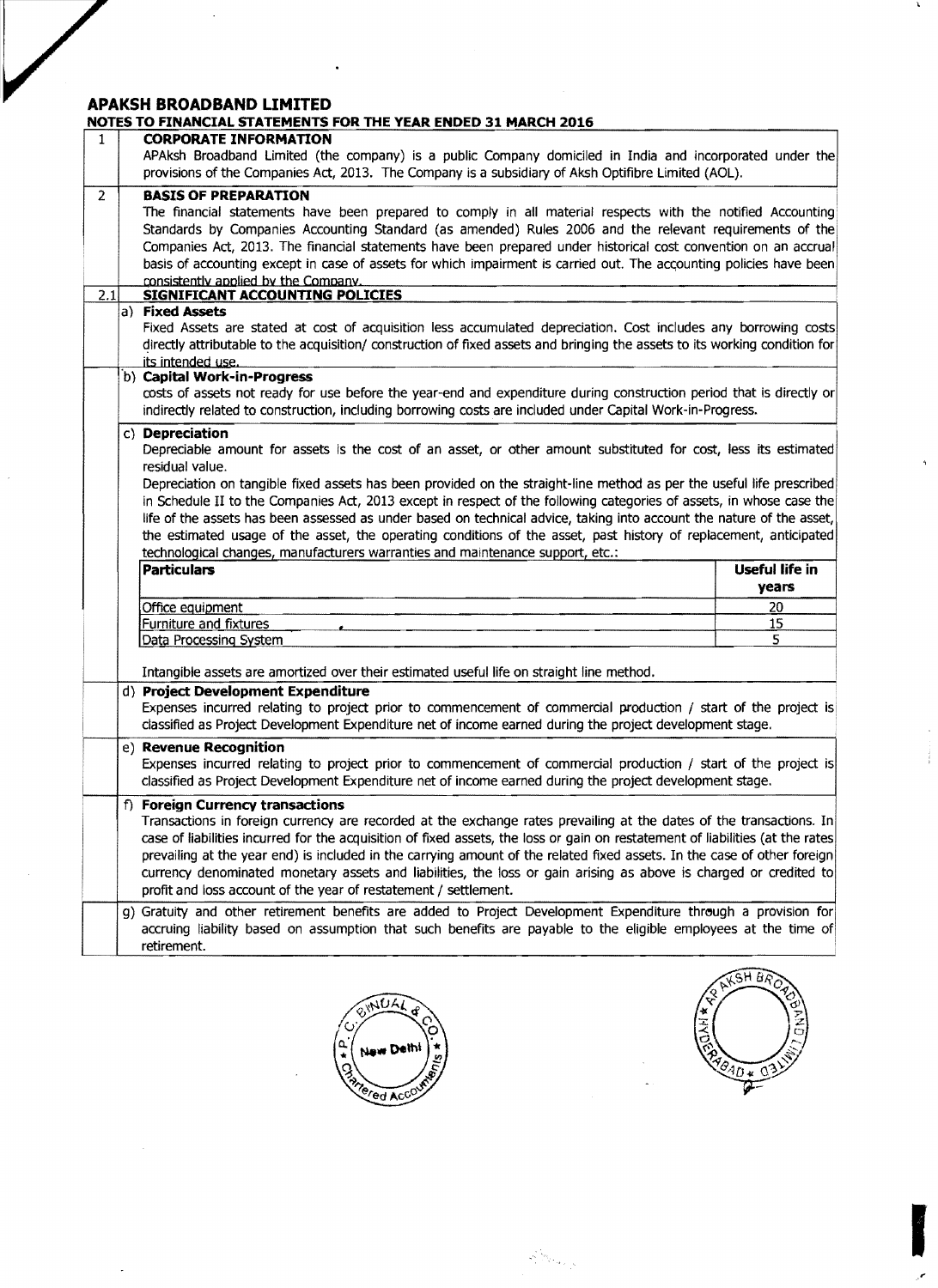NOTES TO FINANCIAL STATEMENTS FOR THE YEAR ENDED 31 MARCH 2016 3. Share capital

|                                                                       | 31 March 2016<br>Amount in Rs. | 31 March 2015<br>Amount in Rs. |
|-----------------------------------------------------------------------|--------------------------------|--------------------------------|
| <b>Authorized shares (No.)</b>                                        |                                |                                |
| 350,000,000 (31 March 2015:350,000,000)                               | 1,750,000,000                  | 1,750,000,000                  |
| Equity Shares of Rs. 5/- each                                         |                                |                                |
| <b>Issued and subscribed (No.)</b>                                    |                                |                                |
| 300,000,000(31 March 2015:300,000,000) equity                         | 1,500,000,000                  | 1,500,000,000                  |
| shares of Rs. 5/- each                                                |                                |                                |
| Total issued and subscribed share capital                             | 1,500,000,000                  | 1,500,000,000                  |
| Paid-up shares (No.)                                                  |                                |                                |
| 226,125,000(31 March 2015: .226,125,000) equity shares of Rs. 5/-     | 1,130,625,000                  | 1,130,625,000                  |
| each fully paid up                                                    |                                |                                |
| Forfeited Shares- 73,875,000 equity shares forfeited, paid up Rs. 3/- | 221,625,000                    | 221,625,000                    |
| each (31 March 2015: - 73,875,000 equity shares forfeited, paid       |                                |                                |
| up $Rs 3/-$ each)                                                     |                                |                                |
| Total Paid-up share capital                                           | 1,352,250,000                  | 1,352,250,000                  |

### (a) Reconciliation of the shares outstanding at the beginning and at the end of the reporting period Equity shares

|                                     | 31 March 2016 |               | 31 March 2015 |                      |
|-------------------------------------|---------------|---------------|---------------|----------------------|
|                                     | No.           | Amount in Rs. | No.           | <b>Amount in Rs.</b> |
| At the beginning of the year*       | 300,000,000   | 1,352,250,000 | 300.000.000   | 1,352,250,000        |
| Issued during the year              |               |               | $\sim$        |                      |
| Outstanding at the end of the year* | 300,000,000   | 1,352,250,000 | 300,000,000   | 1,352,250,000        |
| * including Forfeited Shares        |               |               |               |                      |

### (b) Terms/rights attached to equity shares

The Company has only one class of equity shares having par value of Rs. 5/- per share. Each holder of equity shares is entitled to one vote per share. The Company declares and pays dividends in Indian rupees. The dividend proposed by the Board of Directors is subject to the approval of the shareholders in the ensuing Annual General Meeting.

In the event of liquidation of the Company, the holders of equity shares will be entitled to receive remaining assets of the company, after distribution of all preferential amounts. The distribution will be in proportion to the number of equity shares held by the shareholders.

### (c) Shares held by holding/ultimate holding Company and/or their subsidiaries/associates

Out of equity shares issued by the Company, shares held by its holding Company, ultimate holding Company and their subsidiaries/ associates are as below:

| Name of the shareholder                     | 31 March 2016 31 March 2015<br>Amount in Rs. | <b>Amount in Rs.</b> |
|---------------------------------------------|----------------------------------------------|----------------------|
| Aksh Optifibre Limited, the holding Company |                                              |                      |
| 225.950.000 (31 March 2015: 225.950.000)    | 1.129.750.000                                | 1.129.750.000        |
| equity shares of Rs. 5/- each fully paid    |                                              |                      |

### (d) Details of shareholders holding more than 5% shares in the Company

| Name of the shareholder                                                             |               | As at 31 March 2016                       | As at 31 March 2015 |                                          |
|-------------------------------------------------------------------------------------|---------------|-------------------------------------------|---------------------|------------------------------------------|
|                                                                                     |               | Amount in Rs.   % holding in the<br>class |                     | Amount in Rs.  % holding in the<br>class |
| Equity shares of Rs. 5/- each fully paid Aksh<br>Optifibre Limited, holding Company | 1,129,750,000 | 99.92                                     | 1,129,750,000       | 99.92                                    |

As per records of the Company, including its register of shareholders/ members and other declarations received from

shareholders regarding beneficial interest, the above shareholding represents both legal and beneficial ownerships of shares.

### 4. Non current liabilities

|                                                                                                              | 31 March 2016 31 March 2015<br>Amount in Rs. | Amount in Rs. |
|--------------------------------------------------------------------------------------------------------------|----------------------------------------------|---------------|
| Trade payables (including acceptances) (refer Note 15 for details of<br>dues to micro and small enterprises) | 153.909.957                                  | 154.320.149   |
|                                                                                                              | 153.900.057                                  | 154 320 140   |

 $\mathbb{E}[\mathbf{s}_{\alpha_{\text{max}}} ]$ 



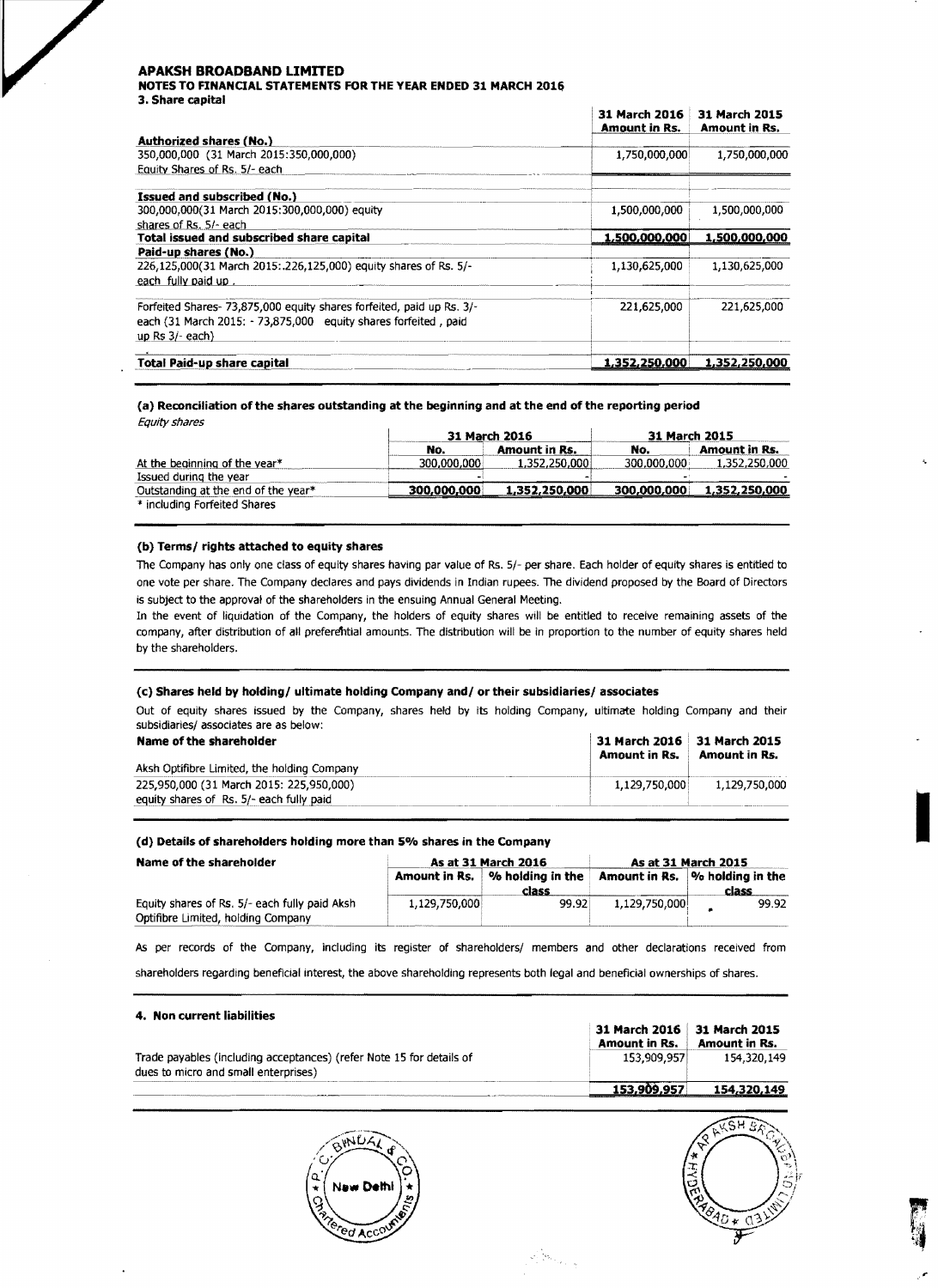**NOTES TO FINANCIAL STATEMENTS FOR THE YEAR ENDED 31 MARCH 2016** 

**S. Short-term borrowings** 

|                         | 31 March 2016   31 March 2015<br><b>Amount in Rs.</b> | Amount in Rs. |
|-------------------------|-------------------------------------------------------|---------------|
| <b>Secured From:-</b>   |                                                       |               |
| -Banks                  |                                                       |               |
| -Others                 | 49.792.559                                            | 49.792.559    |
| <b>Unsecured From:-</b> |                                                       |               |
| -Banks                  |                                                       |               |
| -Others                 | 5.000.000                                             | 5.000.000     |
|                         | 54,792.559                                            | 54.792.559    |

Secured against first and exclusive charge on Plant and Machinery of the Company covered under loan agreement. Further, this loan secured by Corporate Guarantee of Aksh Optifibre limited and personal guarantee of Dr Kailash S. Choudhari.

| 5.1. Short-term liabilities      |                                                       |                      |
|----------------------------------|-------------------------------------------------------|----------------------|
|                                  | 31 March 2016   31 March 2015<br><b>Amount in Rs.</b> | <b>Amount in Rs.</b> |
| <b>Other Current liabilities</b> |                                                       |                      |
| Expense Pavable                  | 667.480                                               | 9.843.098            |
|                                  | 667.480                                               | 9,843,098            |

Alban I





|<br>|<br>|<br>|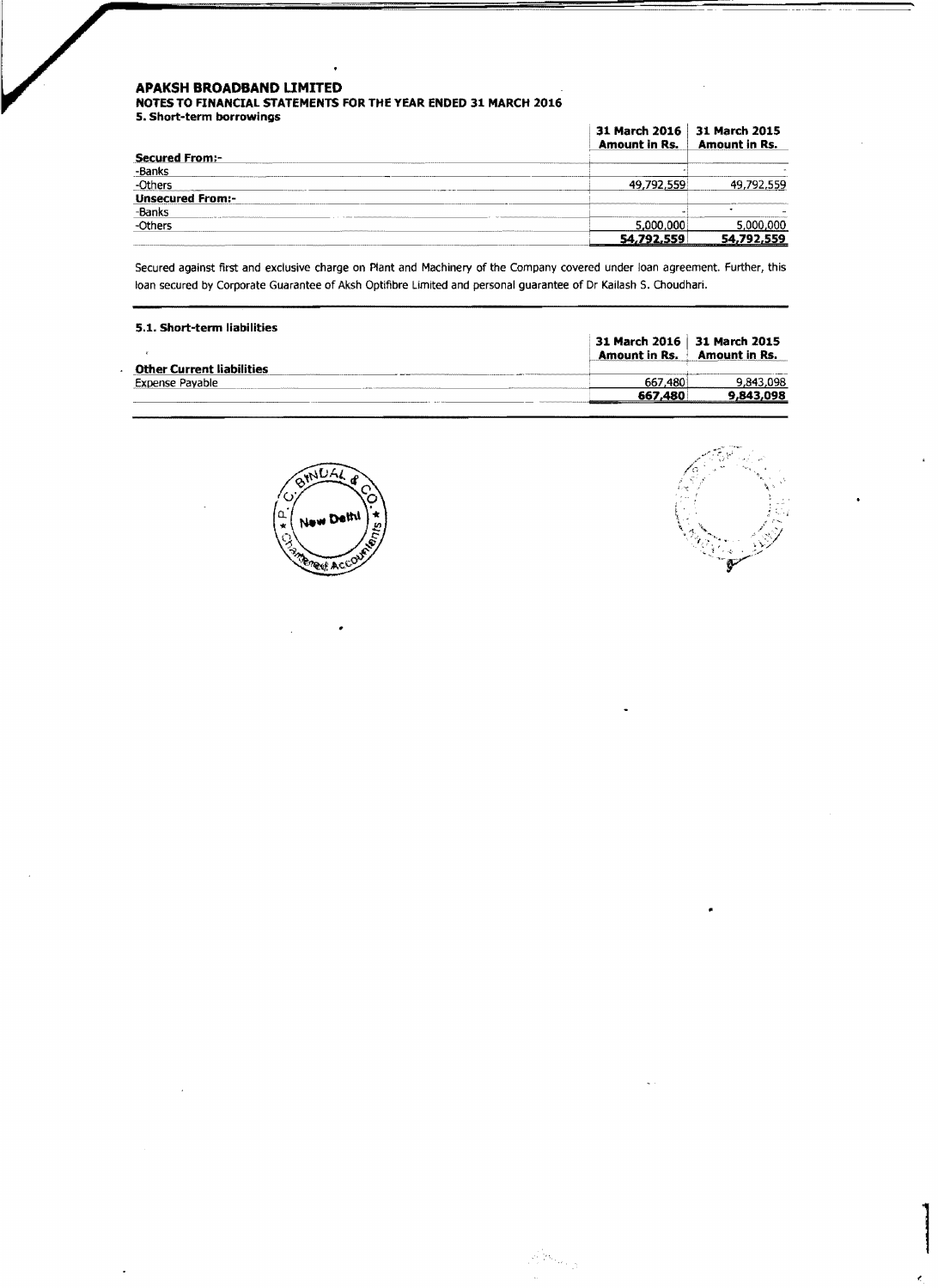# **APAKSH BROADBAND LIMITED NOTES TO FINANCIAL STATEMENTS FOR THE YEAR ENDED 31 MARCH 2016**

| 6. Property, Plant and Equipment |                            |                    |                                  |                 | (Amount in Rs.) |
|----------------------------------|----------------------------|--------------------|----------------------------------|-----------------|-----------------|
|                                  | <b>Office</b><br>equipment | Data<br>processing | <b>Furniture</b><br>and fixtures | <b>Vehicles</b> | <b>Total</b>    |
| <b>Cost or valuation</b>         |                            |                    |                                  |                 |                 |
| <b>At 1 April 2014</b>           | 1,329,193                  | 4,883,771          | 1,156,584                        | 1,108,627       | 8,478,175       |
| <b>Additions</b>                 |                            |                    |                                  |                 |                 |
| <b>Disposals</b>                 |                            |                    |                                  |                 |                 |
| At 31 March 2015                 | 1,329,193                  | 4,883,771          | 1,156,584                        | 1,108,627       | 8,478,175       |
| <b>Additions</b>                 |                            |                    |                                  |                 |                 |
| <b>Disposals</b>                 |                            |                    |                                  |                 |                 |
| At 31 March 2016                 | 1,329,193                  | 4,883,771          | 1,156,584                        | 1,108,627       | 8,478,175       |
| <b>Depreciation</b>              |                            |                    |                                  |                 |                 |
| At 1 April 2014                  | 590,361                    | 4,883,771          | 643,193                          | 894,770         | 7,012,095       |
| Charge for the year              | 63,137                     |                    | 73,212                           | 105,320         | 241,669         |
| <b>Disposals</b>                 |                            |                    |                                  |                 |                 |
| At 31 March 2015                 | 653,498                    | 4,883,771          | 716,405                          | 1,000,090       | 7,253,764       |
| Charge for the year              | 63,310                     |                    | 73,412                           | 105,608         | 242,330         |
| <b>Disposals</b>                 |                            |                    |                                  |                 |                 |
| At 31 March 2016                 | 716,808                    | 4,883,771          | 789,817                          | 1,105,698       | 7,496,094       |
| <b>Net Block</b>                 |                            |                    |                                  |                 |                 |
| At 31 March 2015                 | 675,695                    |                    | 440,179                          | 108,537         | 1,224,411       |
| At 31 March 2016                 | 612,385                    |                    | 366,767                          | 2,929           | 982,081         |

## **7. Intangible assets**

|                        | <b>Computer</b><br>software | <b>Total</b> |
|------------------------|-----------------------------|--------------|
| Gross block            |                             |              |
| At 1 April 2014        | 6,420,562                   | 6,420,562    |
| <b>Additions</b>       |                             |              |
| Internal development   |                             |              |
| At 31 March 2015       | 6,420,562                   | 6,420,562    |
| <b>Additions</b>       |                             |              |
| At 31 March 2016       | 6,420,562                   | 6,420,562    |
| Amortization           |                             |              |
| <b>At 1 April 2014</b> | 6,420,562                   | 6,420,562    |
| Charge for the year    |                             |              |
| At 31 March 2015       | 6,420,562                   | 6,420,562    |
| Charge for the year    |                             |              |
| At 31 March 2016       | 6,420,562                   | 6,420,562    |
| Net block              |                             |              |
| At 31 March 2015       |                             |              |
| At 31 March 2016       |                             |              |





 $\label{eq:1} \frac{1}{\sum_{i=1}^{n} \sum_{j=1}^{n} \sum_{j=1}^{n} \sum_{j=1}^{n} \sum_{j=1}^{n} \sum_{j=1}^{n} \sum_{j=1}^{n} \sum_{j=1}^{n} \sum_{j=1}^{n} \sum_{j=1}^{n} \sum_{j=1}^{n} \sum_{j=1}^{n} \sum_{j=1}^{n} \sum_{j=1}^{n} \sum_{j=1}^{n} \sum_{j=1}^{n} \sum_{j=1}^{n} \sum_{j=1}^{n} \sum_{j=1}^{n} \sum_{j=1}^{n} \sum_{j=1}^{$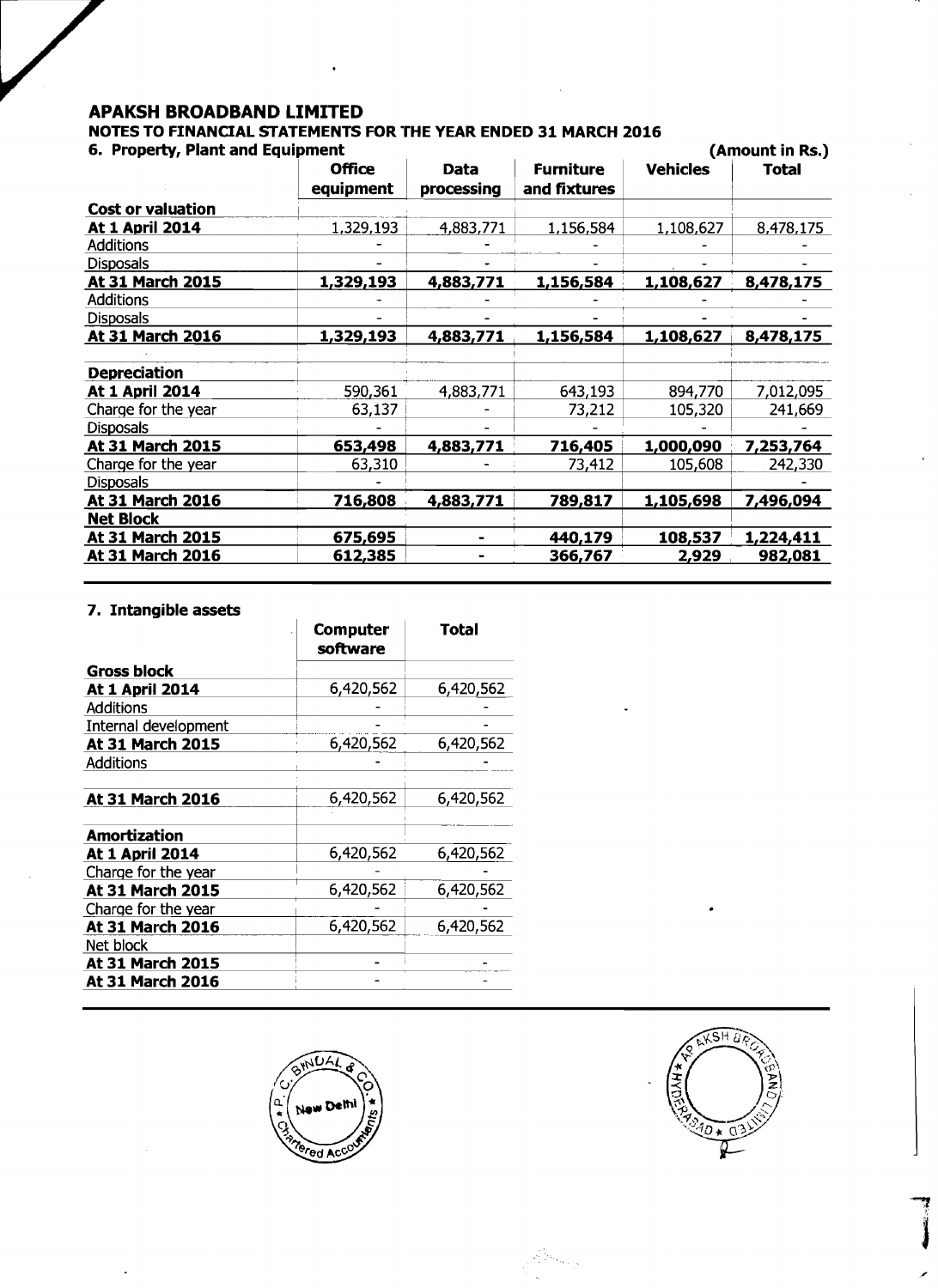### NOTES TO FINANCIAL STATEMENTS FOR THE YEAR ENDED 31 MARCH 2016 7.1. Capital Work in progress

| 31 March 2016<br>Amount in Rs. | <b>31 March 2015</b><br><b>Amount in Rs.</b> |
|--------------------------------|----------------------------------------------|
| 32,346,923                     | 32,346,923                                   |
| 31,845,719                     | 31,845,719                                   |
| 1,074,747,242                  | 1,074,747,242                                |
| 520,000                        | 520,000                                      |
| 36,194,218                     | 36,194,218                                   |
| 94,650,474                     | 94,650,474                                   |
| 131,724,619                    | 131,724,619                                  |
| 60,162,130                     | 60,162,130                                   |
| 1,462,191,325                  | 1,462,191,325                                |
|                                |                                              |

# 7.2. Project Development Expenditure

|                                   | 31 March 2016<br><b>Amount in Rs.</b> | 31 March 2015<br><b>Amount in Rs.</b> |
|-----------------------------------|---------------------------------------|---------------------------------------|
| <b>Preliminary Expenses</b>       | 26,800                                | 26,800                                |
| <b>Advertising Expenses</b>       | 1,228,246                             | 1,228,246                             |
| <b>Appraisal Charges</b>          | 3,080,431                             | 3,080,431                             |
| <b>Audit Fees</b>                 | 1,306,090                             | 1,193,730                             |
| <b>Bandwidth Expenses</b>         | 21,431,912                            | 21,431,912                            |
| <b>Books &amp; Periodicals</b>    | 20,934                                | 20,934                                |
| <b>Business Promotion Charges</b> | 533,032                               | 533,032                               |
| <b>Certification Fees</b>         | 25,000                                | 25,000                                |
| Commission                        | 361,419                               | 361,419                               |
| <b>Consultation Charges</b>       | 1,919,055                             | 1,919,055                             |
| Consumables (Comp & Elect)        | 91,796                                | 91,796                                |
| Courier & Xerox Charges           | 16,900                                | 16,900                                |
| Depreciation On Fixed Assets      | 13,916,655                            | 13,674,325                            |
| <b>Donations</b>                  | 70,000                                | 70,000                                |
| <b>Electricity Charges</b>        | 1,057,494                             | 1,057,494                             |
| Filing Fee                        | 8,937,234                             | 8,923,177                             |
| <b>Financial Charges</b>          | 1,244,101                             | 1,242,275                             |
| <b>Fuel Expenses</b>              | 247,798                               | 247,798                               |
| Insurance                         | 4,219,571                             | 4,004,633                             |
| Legal & Professional Charges      | 2,641,426                             | 2,625,176                             |
| Misc. Expenses                    | 30,167                                | 30,167                                |
| Misc Balance W/off Assets         | 25,863,007                            |                                       |
| Network Maintenance Charges       | 102,145                               | 102,145                               |
| <b>Office Maintenance</b>         | 1,245,176                             | 1,245,176                             |
| Printing & Stationary             | 196,762                               | 196,262                               |
| <b>Rates &amp; Taxes</b>          | 309,882                               | 181,833                               |
| Rent                              | 7,811,159                             | 7,362,935                             |
| <b>Sitting Fee</b>                | 200,000                               | 200,000                               |
| Staff Salary & Other Exp.         | 15,213,738                            | 15,213,738                            |
| <b>Telephone Charges</b>          | 1,103,386                             | 1,103,386                             |
| <b>Travelling Expenses</b>        | 2,686,506                             | 2,603,219                             |
| Vehicle Maintenance               | 20,010                                | 20,010                                |
|                                   | 117,157,832                           | 90,033,004                            |
| Less Miscellaneous Income         | 18,897,845                            | 18,897,845                            |
|                                   | 98,259,987                            | 71,135,159AKSH BA                     |
| BHILLAL                           |                                       | $\frac{4}{3}$                         |

ed Acci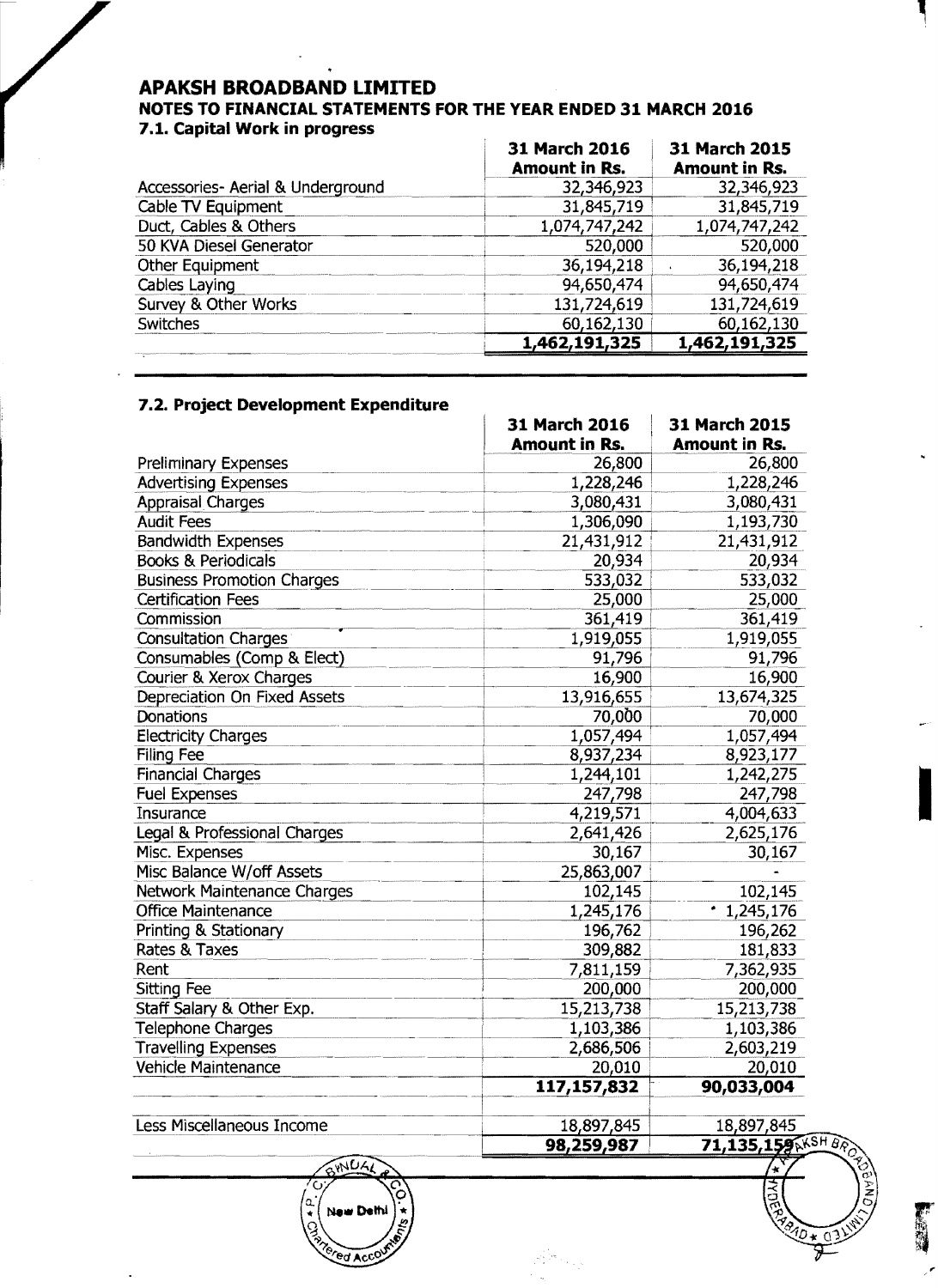**APAKSH BROADBAND LIMITED<br>NOTES TO FINANCIAL STATEMENTS FOR THE YEAR ENDED 31 MARCH 2016** 

### 8. Cash and bank balances

|                           | Current              |                                                     |
|---------------------------|----------------------|-----------------------------------------------------|
|                           | <b>Amount in Rs.</b> | 31 March 2016 31 March 2015<br><b>Amount in Rs.</b> |
| Cash and cash equivalents |                      |                                                     |
| Balances with banks:      |                      |                                                     |
| $-$ On current accounts   | 90,925               | 50,687                                              |
|                           | 90,925               | 50,687                                              |

### 9. Loans and advances

|                                                  | Current                        |                                       |
|--------------------------------------------------|--------------------------------|---------------------------------------|
|                                                  | 31 March 2016<br>Amount in Rs. | 31 March 2015<br><b>Amount in Rs.</b> |
| <b>Security deposit</b>                          |                                |                                       |
| Secured, considered good                         |                                |                                       |
| Unsecured, considered good                       | 26,606                         | 2,047,202                             |
|                                                  | 26,606                         | 2,047,202                             |
| Advances recoverable in cash or kind             |                                |                                       |
| Secured considered good                          |                                |                                       |
| Unsecured considered good                        |                                | 28,668,875                            |
|                                                  |                                | 28,668,875                            |
| Other loans and advances                         |                                |                                       |
| Income-Tax Refund Due                            |                                | 378,096                               |
| Prepaid Expenses                                 | 69.072                         | 208.659                               |
| Balances with statutory / government authorities |                                | 5,301,392                             |
|                                                  | 69,072                         | 5,888,147                             |
|                                                  | 95,678                         | 36,604,224                            |

 $\mathcal{L}^{\mathcal{L}_\text{max}}_{\mathcal{L}_\text{max}}$ 





 $\mathcal{L}^{\text{max}}_{\text{max}}$  and  $\mathcal{L}^{\text{max}}_{\text{max}}$